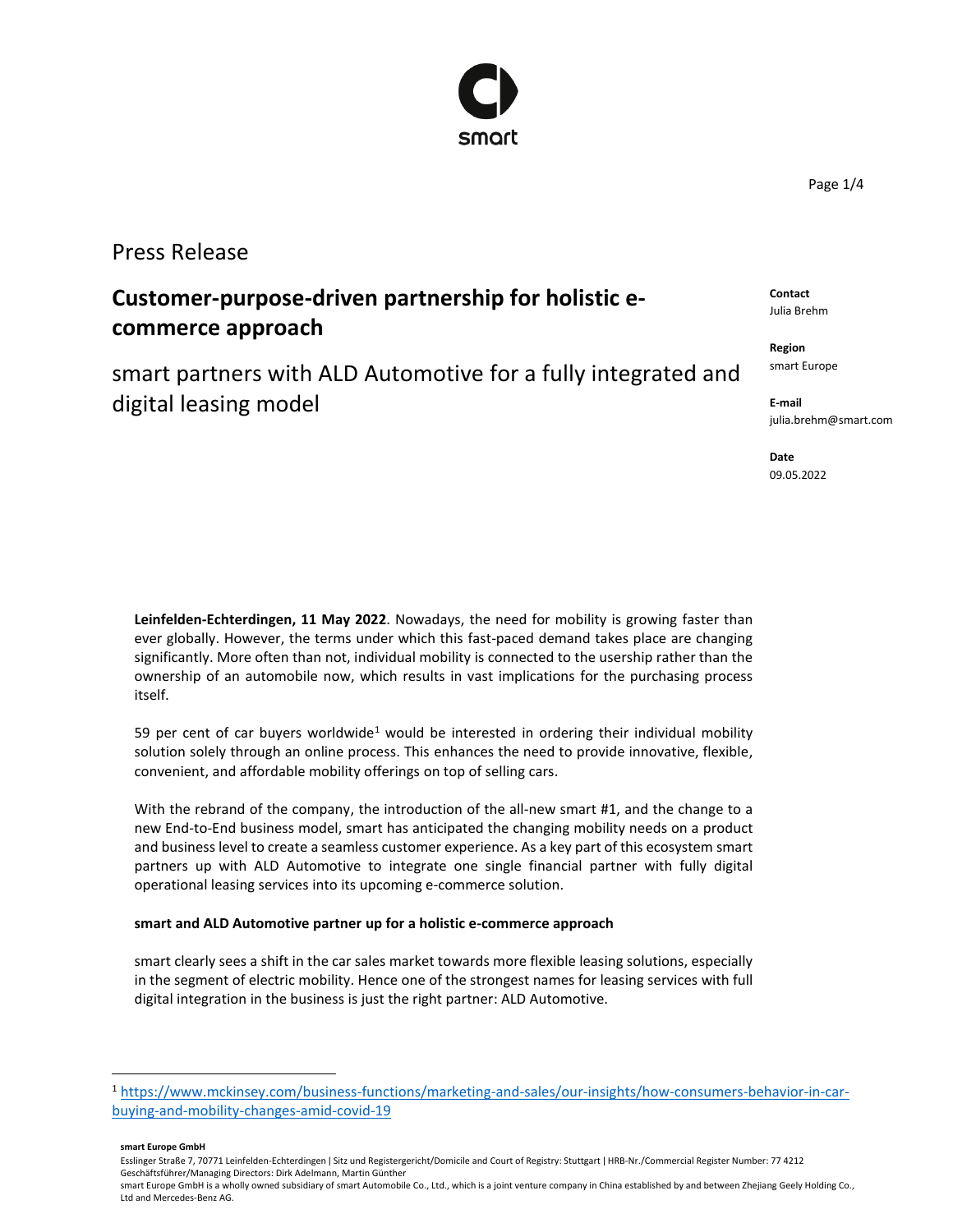



Adrian Porter (Head of Strategic Partnerships at ALD Automotive) and Dirk Adelmann (CEO of smart Europe) at the smart #1 world premiere

**Dirk Adelmann, CEO at smart Europe:** "At smart, we were looking for a capable partner that understands and supports our vision of a completely integrated customer experience right from the start. We will connect the customers to a wide variety of mobility usage forms out there and we have found just the right company to transform with. We are very happy to be working with ALD Automotive today and in the future, as they share our full commitment to sustainable mobility. Together we form the nucleus of a partnership model that is completely new and unique to the market."

As a renowned premium EV brand, smart has a very reliable, dense, and experienced distribution network covering sales, after sales and services in Europe. This combines perfectly with the financial capacity, operational leasing expertise, extensive European coverage, integrated digital leasing capability and innovative portfolio of mobility services from ALD Automotive. With this partnership smart is able to implement a true omnichannel experience. It will allow a seamless switch from online to offline channels and back for each step of the customer journey depending on individual preferences. The physical retail in its updated form will remain a vital factor for success at smart.

**smart Europe GmbH**

Esslinger Straße 7, 70771 Leinfelden-Echterdingen ǀ Sitz und Registergericht/Domicile and Court of Registry: Stuttgart ǀ HRB-Nr./Commercial Register Number: 77 4212 Geschäftsführer/Managing Directors: Dirk Adelmann, Martin Günther

smart Europe GmbH is a wholly owned subsidiary of smart Automobile Co., Ltd., which is a joint venture company in China established by and between Zhejiang Geely Holding Co., Ltd and Mercedes-Benz AG.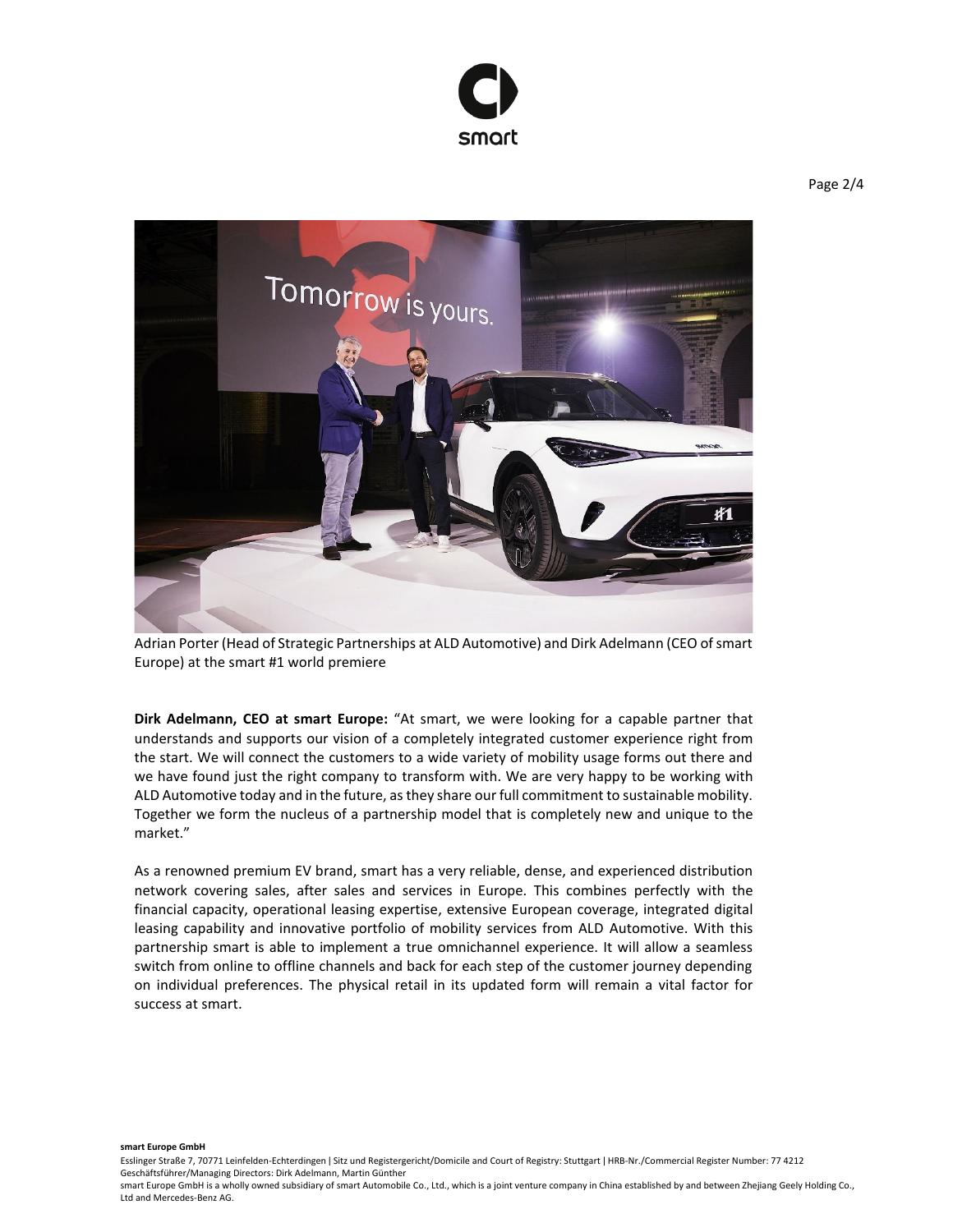



### **smart customers greatly benefit from ALD Automotive's expertise**

ALD Automotive delivers a digital full-service leasing customer journey on smart's websites and in dedicated agencies. ALD Automotive processes the contracts for these services entirely online, from quotes and credit assessment to e-signing of the contract and manages the lease for the duration of the contract. This partnership enables the integration of mobility offerings into the smart End-to-End ecosystem and grants a seamless digital experience throughout the complete lifecycle of the customer. This holistic approach and overarching data exchange between the customer, smart and ALD Automotive will optimize the pre-lease, in life and post-lease supply chain greatly.

**John Saffrett, Deputy CEO at ALD Automotive:** "At ALD Automotive we are especially excited about this unique collaboration with smart. Our services will be fully embedded into smart's holistic approach on different levels in contrast to a 'bolt-on' approach. This means for us, that there will be a complete integration of all vital parts such as customer service or contract management, which helps us to truly collaborate as partners on eye-level throughout the full customer lifecycle. We are very proud to team up with pioneers like smart who share a common vision of delivering mobility that supports sustainable and connected lifestyles."

With this purpose-driven partnership between smart and ALD Automotive, which will be starting with the smart #1, the access to future mobility platforms is right where the customers want it and can utilize it best.

**smart Europe GmbH**

smart Europe GmbH is a wholly owned subsidiary of smart Automobile Co., Ltd., which is a joint venture company in China established by and between Zhejiang Geely Holding Co., Ltd and Mercedes-Benz AG.

Esslinger Straße 7, 70771 Leinfelden-Echterdingen ǀ Sitz und Registergericht/Domicile and Court of Registry: Stuttgart ǀ HRB-Nr./Commercial Register Number: 77 4212 Geschäftsführer/Managing Directors: Dirk Adelmann, Martin Günther